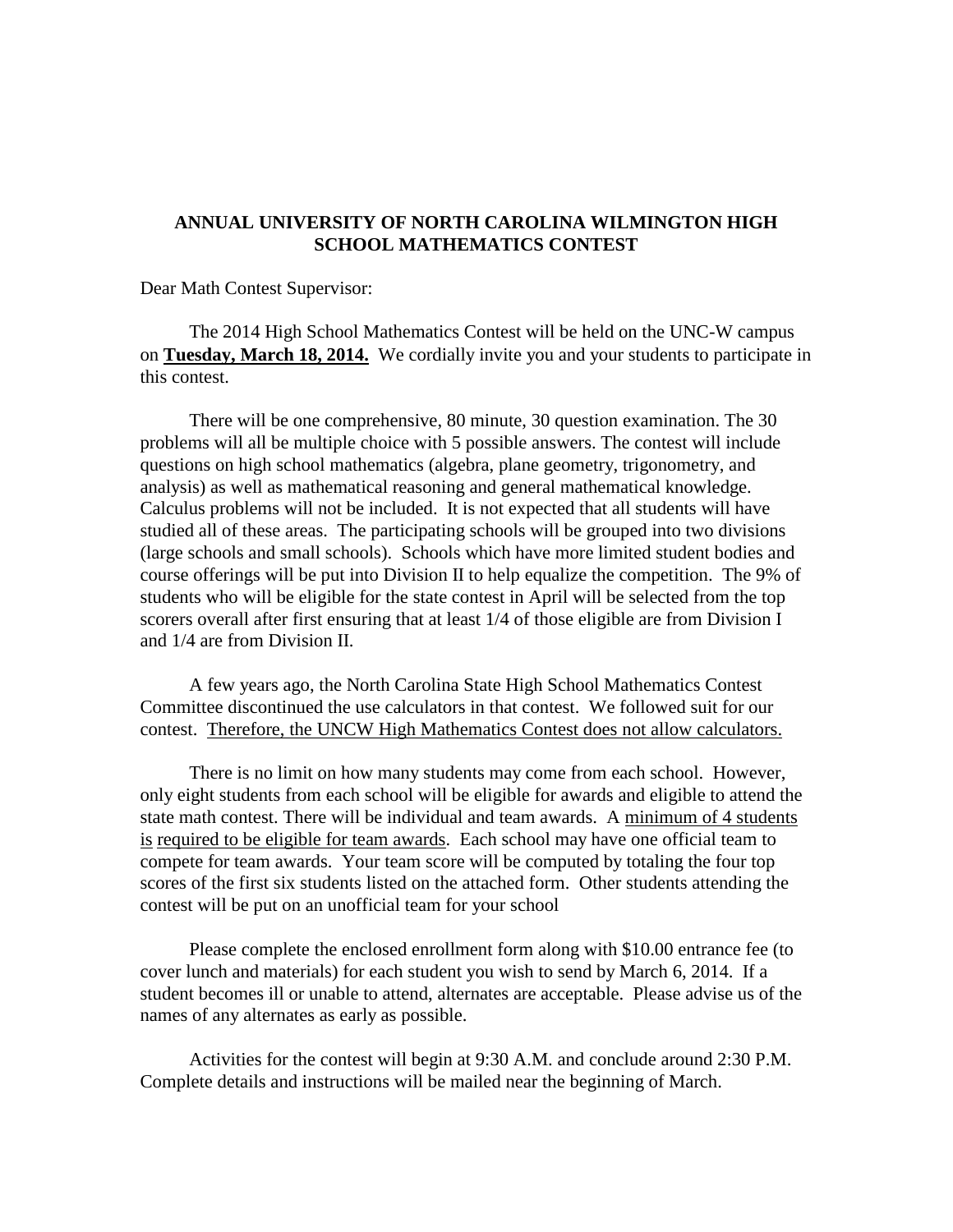We hope this will be a fun time for your students at UNCW. Campus tours will be available after lunch. We look forward to hearing from you, and we hope that you'll be with us on Tuesday, March 18.

Very truly yours,

John Karlof, Contest Director Phone: 910-962-3384 E-MAIL: karlof@uncw.edu Web page: http://people.uncw.edu/karlof/.

Enclosure